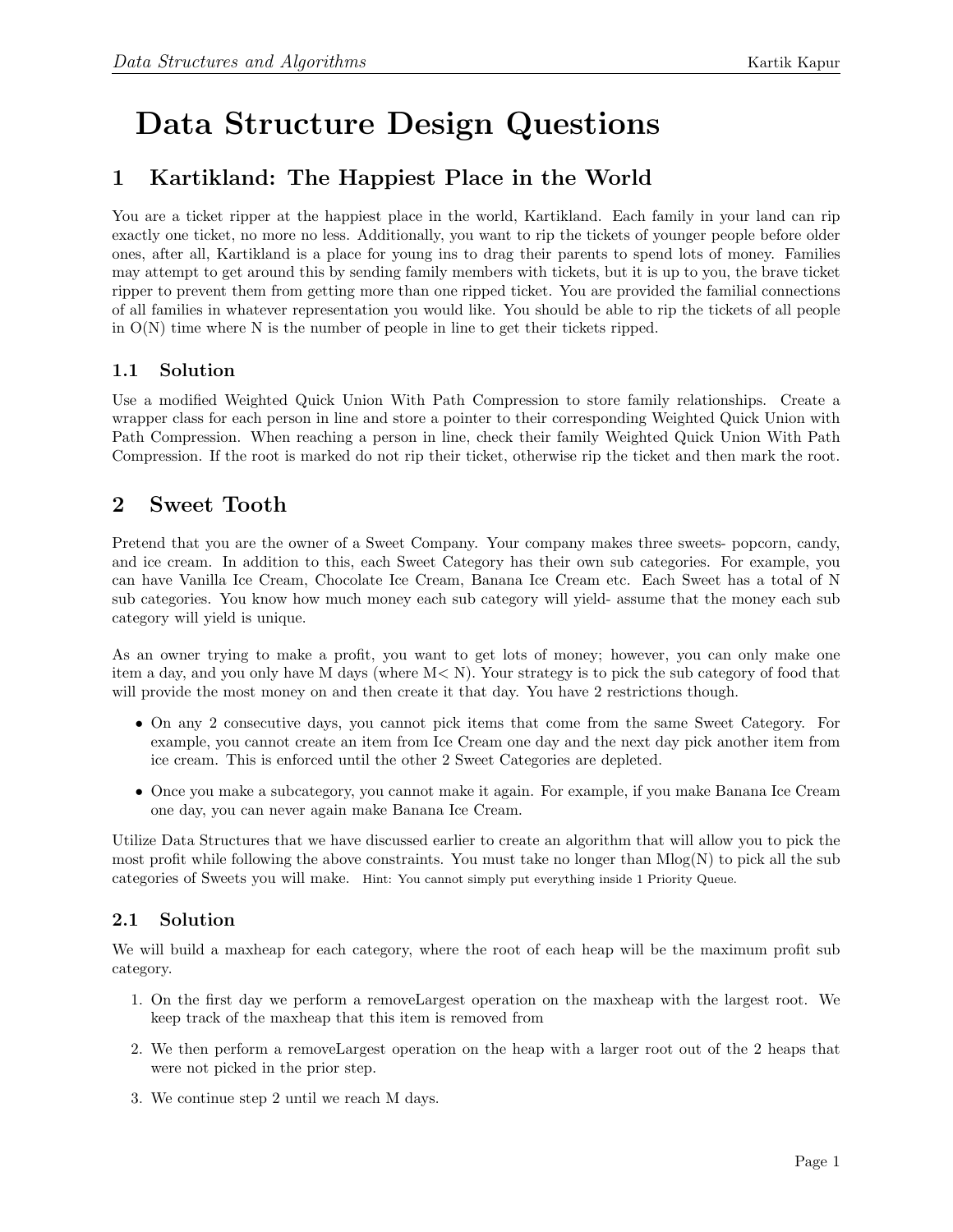## 3 Min-nie Mouse and Max-xie Mouse

Use or modify a data structure or set of data structures to do the following operations in the provided time:

- insert:  $O(log(N))$
- getSmallest:  $O(1)$
- getLargest:  $O(1)$
- deleteSmallest:  $O(log(N))$
- deleteLargest:  $O(log(N))$

#### 3.1 Solution

We will fulfill all of our requirements by using a basic Balanced Search Tree. By construction, Balanced Search Trees insert in  $O(log(N))$  time and can also delete in  $O(log(N))$  time. As a result, the only operations that we need to account for is getSmallest and getLargest. We can trivially keep a pointer that keeps track of the smallest element and the largest element. Whenever we delete the smallest element or update the Balanced Search Tree to have a smallest element, we will update our pointer. We can do a similar process for the largest element.

The reason why 2-3 trees are not used in the place of normal min-heaps or max-heap are really easy to implement, as they can be visualized using arrays. This also saves a lot of memory compared to Balanced Search Trees which can tend to be a bit expensive.

## 4 Oh Hi Mark

Imagine you are implementing a basic social media. You want to be able to check if 2 people are friends in constant time. You also want to be able to see if you can see if 2 people have at least 1 mutual friend in O(N) time where N is the total amount of people on the social media. Find an efficient solution to this problem.

[\(A slightly more clear explanation\)]( https://www.youtube.com/watch?v=EfeacZ2fuS8)

#### 4.1 Solution

To solve this problem, we will associate each user with a weighted quick union with path compression. To check if 2 people are friends, we would go to one of the users and do a simple find operation. This would take almost amortized  $O(1)$  time. To see if people have a mutual friend, we would need to go through each one of the first person's friends and see if they are friends with the second person. We would perform find in each one of the first person's friends. This upperbounds the work by  $O(N)$ .

An interesting way to solve this problem is a more algorithmic approach. You can compute a unique prime number for each person on your social media upon construction. To find N prime numbers takes  $N\log(\log(N))$  time. This would be faster than the weighted quick union with path compression implementation as we would construct a data structure for each item, which would take  $O(N^2)$  time.

In addition to the associated prime number, each person would have a "friend product" attribute which would be the product of all of it's friends' primes. To check if two people are friends we can just divide the friend product of one person by the prime number associated with the other. If it the result is an integer, we know that they are friends, if not, they are not friends. To see if two people have mutual friends, we will find the greatest common divisor using Euclid's Algorithm. This will take  $O(log(min(a, b))$  where a is the friend product of the first person and b is the friend product of the second person.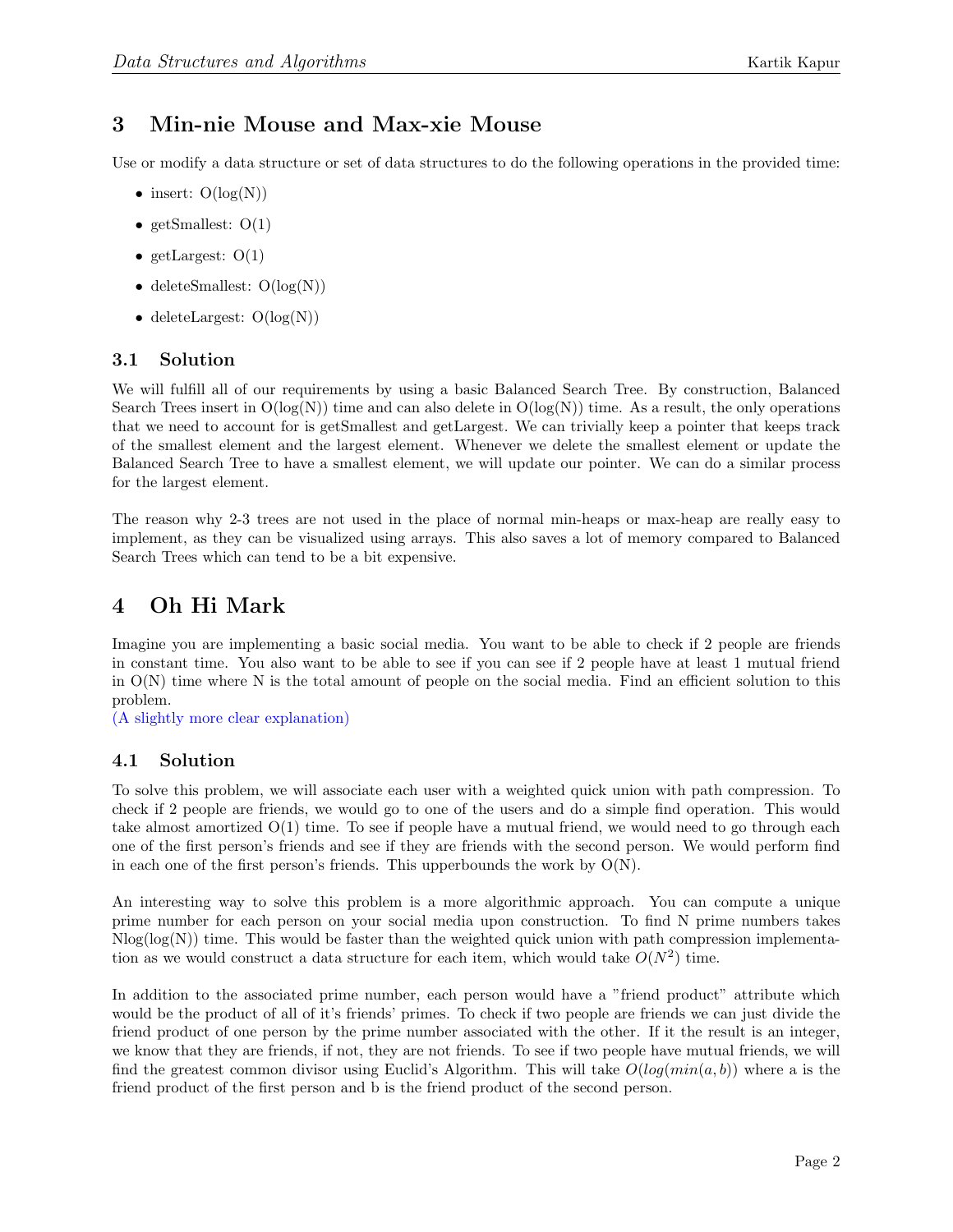## 5 Colise-Yum

You are the rich Roman Emperor Jewelius Caesar. You want to build arenas (possibly more than one) so your subjects can watch gladiator duels and eat wild boars.

- You have V locations where you can build arenas and it costs  $v_i$  denarius's to build an arena in the ith location.
- Additionally, any location that does not have an arena must have a path to an arena. You are provided a set of roads, denoted by E, that you can build between any 2 locations i and j, along with their cost denoted by  $e_{ij}$ .

Find or modify an algorithm that will minimize the amount of denarius's your kingdom will spend while still fulfilling your constraints.

#### 5.1 Solution

Essentially, this can be thought of as a graph problem where we want to "mark" nodes and have nodes either be connected to a marked node or be marked themselves, whichever is cheaper. To do this, we create a graph with one vertex per location with edges between them corresponding to the cost of building a road between them. The graph with vertex weights would look as follows:



To account for the vertex weights, we will add one dummy node and connect it to every single location. The weight of the edge dummy node to any vertex  $v_i$  would be the cost to build in the location  $v_i$ . Now we simply run Kruskal's or Prim's and we will get a valid solution. Below is a picture of the original graph followed by a picture of the graph with the included dummy node.



### 6 Land Lubber? Sea Lubber? Air Lubber? Just Lubber

You are an avid traveler who wants to travel between the 2 cities in your country which consists of V cities. To go between these cities you have decided that you can narrow down your modes of transportation to dinghy sailing, gliding, and unicycling. For every city in the country, you are given a list of cities that you can get to- this list remains constant regardless of which mode of transportation you pick. The set of all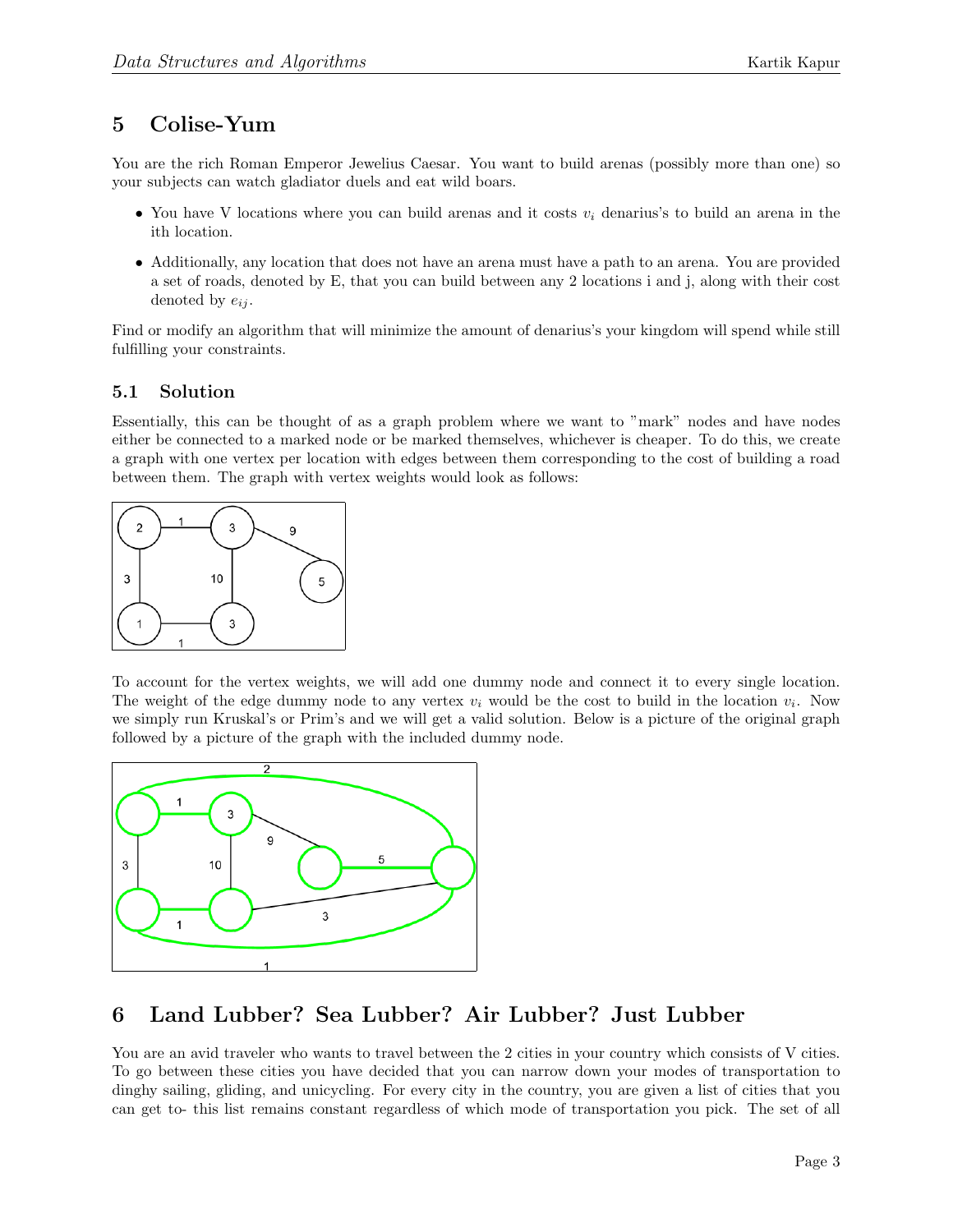sailing costs is labeled as  $E_s$ , the set of all gliding costs is given ans  $E_q$ , and the cost of all unicycling costs is the set  $E_u$ .

Sadly, you get sea/air/landsick quite frequently so you cannot take the same mode of transportation consecutively- in other words you cannot go into city i with unicycling and leave unicycling. Find an algorithm that computes the fastest route from city i to city j with your constraints.

#### 6.1 Solution

Say our original graph is G. Make three copies of the graph, one for each mode of transportation- let's label the graph for sailing  $G_s$  with vertices denoted as  $v_s$ , the graph for unicycling as  $G_u$  with vertices  $v_u$ , and the graph for gliding as  $G_g$  with vertices  $v_g$ . The cost to travel between 2 cities can be thought of as a directed edge between these 2 cities. For example, in the below, we would like to find the route we should take from 1 to 3 (On the edges, U stands for the unicycle cost, G for the gliding cost, and S for the sailing cost) .



- For all edges  $(u, v)$  in  $E_q$  create an edge between  $u_q$  and  $v_s$  as well as an edge between  $u_q$  and  $v_u$ . The weight of this edge should be the cost to glide from u to v.
- For all edges (u,v) in  $E_s$  create an edge between  $u_s$  and  $v_g$  as well as an edge between  $u_s$  and  $v_u$ . The weight of this edge should be the cost to sail from u to v.
- For all edges  $(u, v)$  in  $E_u$  create an edge between  $u_u$  and  $v_g$  as well as an edge between  $u_u$  and  $v_s$ . The weight of this edge should be the cost to unicycle from u to v.

Create a dummy start node,  $i_{real}$  that connects to  $i_g$ ,  $i_s$ , and  $i_u$  with a weight of 0. Additionally create a dummy end node,  $j_{real}$  that connects to  $j_g$ ,  $j_s$ , and  $j_u$ . We run dijkstra's starting at  $i_{real}$  and get the distance to  $j_{real}$ . The reason that this algorithm works is that we only connect one vertex to another if any edge coming out of it will not have the same mode of transportation. Additionally, the shortest path will be returned because we are just running Dijkstra's on this expanded graph. Below is how the new graph would look along with the solution.

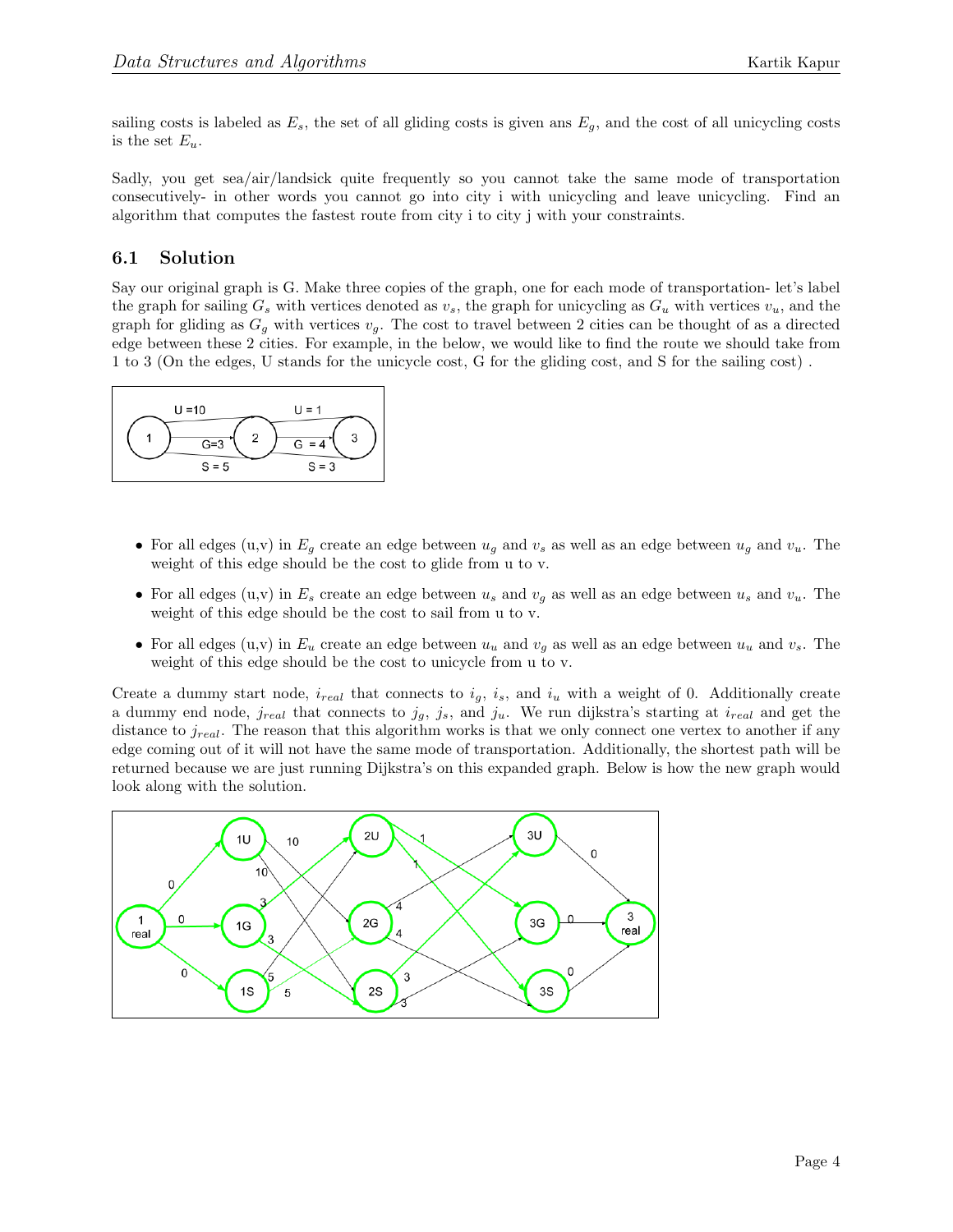### 7 National Bongoola Association

You are the coach of a prestigious Bongoola team. Your job as coach is to make sure that, at any given time, the best players on your team for each positions are on the field. Bongoola, being a great community team sport, invites all people of the community to join. Each player will be assigned a position that they can play- there are a total of M positions- and a unique team number. For this problem, we will use N to be the total amount of people on your team and P to be the people signed up for a certain position.

You have your starting M players, but as the game progresses, you will need to replace them. You will base your replacement of people using the bodacious factor. During the game, only 1 player's bodacious factor goes down, and once they are benched, their bodacious factor doesn't change. Every Z minutes, 1 player on the field will have their bodacious factor decrease by some unknown amount and you will be able to replace the player if needed. Once the next eligible player's (a player who plays the same position) bodacious factor exceeds the current player, they are considered a better choice. You are guaranteed that only 1 of the players at a time will need to be replaced. Finding all the players on your current lineup should take  $\Theta(M)$ time, changing a player's bodacious factor should take  $\Theta(1)$  time, replacing a player should take  $\Theta(log(P))$ time, and putting a new player in the current lineup should take  $\Theta(1)$  time.

Write a detailed description of what data structures you will use to make the operations stated above run in the provided time. State any assumptions you need to regarding anything (no you cannot assume that everything is done by some magical warlock).

#### 7.1 Solution

First thing is first, you will need a Player class with a bodacious instance variable. You will then create a HashMap which will hash based off the unique player id's. Because of the HashMap, we can change the bodacious factor of a player in  $\Theta(1)$  time. For this part of the problem, you need to state that you assume that there is a good hashcode and good spread- if this was not the case, it would be possible to have  $\Theta(N)$ runtime.

To represent the players who can play in a certain position, we will use a priority queue with the priority equal to players' bodacious factors. The top player in the priority queue will be in the current lineup. Once their bodacious factor is less that one of their children, we will sink the player. This results in  $\Theta(log(P))$ time to replace a player (if they truly need to be replaced).

Now it gets a little tricky. Since there are M positions, we cannot disregard the amount of positions as a constant. To get around this, there are three possible (intuitive) solutions:

The first solution involves realizing that there are as many priority queues as there are positions. You can create 2 M sized arrays- one array will be the current lineup and the other array will be composed of priority queues in the same order. You would modify the Player class so that it has an instance variable that stores the index that it would go to when replacing or being replaced. Accessing an array would occur a maximum of 2 times which would make the runtime  $\Theta(1)$  time.

The second solution keeps track of the lineup with an M sized array and players have an instance variable that points to their priority queue. Instead of having a separate array for all the priority queues, players have an instance variable equal to the index in the array that they belong to. When a player needs to be replaced, the new maximum item in the priority queue would be put in their index of the current lineup array.

The third solution would be slightly more complicated. You can create 2 HashMaps, again, one of the current lineup and one of the priority queues. However, since the hashing of priority queues is not straightforward, we would create a wrapper class for priority queues and create some instance variable that was unique to each priority queue. For example, we could have a string that would be the name of the position it represents. We then hash the M wrapper classes. Accessing a priority queue would take  $\Theta(1)$  time if we assume a good hashcode. If good hashcode was not assumed, then it would take  $O(M)$  time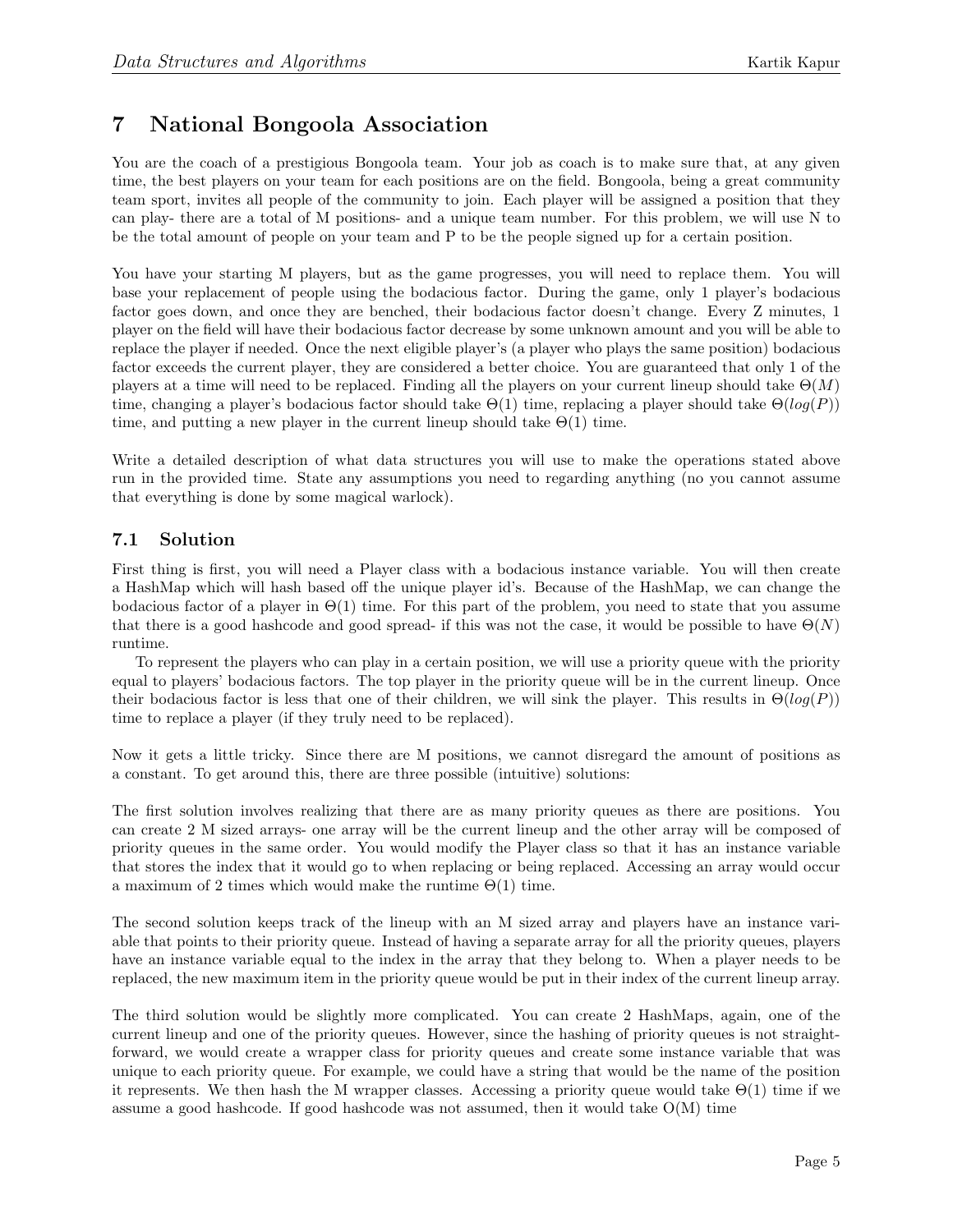The difficulty in this solution (specifically when you attempt to hash the lineup) is that players who replace others would need to have the same hashcode. To do this you could make the key in this HashMap the position of a player and the value is the specific player. Change the equals method in the current lineup hashmap so if 2 players have the same key they are considered equal. This means when you add a new player in, they will automatically replace the player in the corresponding position. Replacing the item in the HashMap would take  $\Theta(1)$  time since we know where it hashes to.

### 8 Future-Roaming

You are a croissant delivery boy in the 31st century. You want to deliver your croissants as quickly as possible; however, because you lost your client's addresses and they live all across the galaxy, so you don't want to go door to door. You have the phone numbers of all the people who ordered croissants from you, so you will attempt to use this to figure out in where you should go. Each phone number is about  $10000000000000000000000000000000$  digits long and you have a total of N clients. You will use the following information about telephone numbers to help:

- 1. The sector code (the leftmost 10 digits) will allow you to figure out which sector a client is in. On The sector code (the leftmost 10 digits) will allow you to figure out which sectors.<br>average, there are a total of  $\sqrt{N}$  households you need to deliver to in the sectors.
- 2. In the 31st century, telephone numbers have a cool feature where the difference between the last 4 digits of any 2 telephone numbers in the same sector is equal to the distance between their two corresponding households.
- 3. You know the address of 1 of the houses you need to go in each sector.

You want to go to sectors based off how many of your clients are in them and how close it is. If a sector has 5 clients and is 2 Megadistances away, it is more appealing than a sector that has 1 client and is 1 Megadistance away. If a sector has 6 clients and is 2 Megadistances away, it is less appealing than a sector with 9 clients and 3 Megadistances. If a sector has 4 clients and it is 2 Megadistances away, it is considered equal to a sector that has 2 clients that is 1 MegaDistance away, at this point, you just pick which one to go to randomly . You will deliver to all the households in that sector before going to the next sector. You also know how many megadistances are between each sector, and you can assume that you will start at a location that is equidistant from all the sectors.

Provide an implementation where figuring out which households are in which sector in  $\Theta(N)$  time, figuring out the distance between a house and all the other houses in a sector, must take, on average,  $O(N)$ time, and delivering croissants to all the households on average,  $O(N^{\frac{3}{2}} \log N)$  time.

Assume that the time it takes you to walk 1 Minidistance (inside of a sector) is the same amount of time it takes your spaceship to travel one Megadistance (between sectors). Justify why your design works in the given time.

#### 8.1 Solution

What you first want to do is run a special version of MSD on all the telephone numbers. This version of MSD would stop sorting after we get 10 iterations, since we would have sorted by the 10 most significant digits of each telephone number, and have all the numbers sorted by sector. We are using a radix sort and we are not doing it all the way through.

Additionally, since we are performing only a partial radix sort, our work done will be  $O(3*N)$  which is just  $O(N)$ , fitting our constraint for figuring out which houses are in which sector.